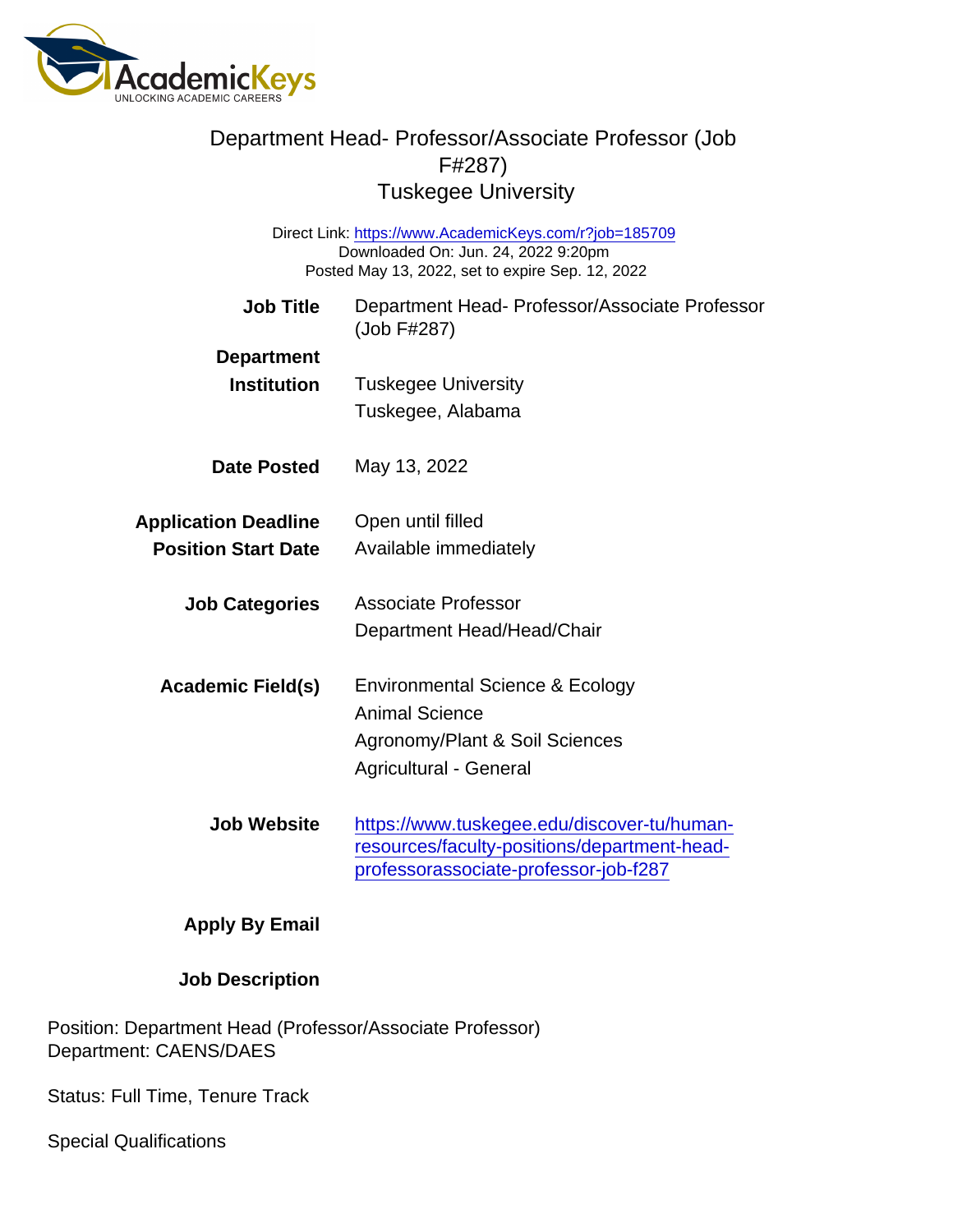Direct Link: <https://www.AcademicKeys.com/r?job=185709> Downloaded On: Jun. 24, 2022 9:20pm Posted May 13, 2022, set to expire Sep. 12, 2022

In keeping with the President's commitment to Tuskegee University becoming "One Tuskegee", the ideal Department Head (Professor/Associate Professor) will possess the willingness to use their expertise in transforming Tuskegee into a leading 21st century living and learning environment.

Essential Job Duties and Responsibilities

While the area of specialization is open the candidate must possess the ability to teach introductory as well as advanced courses in fields of Agricultural and Environmental Sciences, such as Animal Sciences, Plant and Soil Sciences, Environmental Sciences, or related disciplines.

Administer retention student advisement class schedule planning in general supervision of teaching, service, and related activities of the department.

Develop best practices to recruit and retain scholarly students.

Provide the vision and leadership to ensure greater entry of our student into clinical biomedical research and professional careers.

Pursue an independent scholarly research program publish in peer reviewed high impact journals Develop successful grant proposals to attract external funding to support the research program Build productive and long-term relationships with alumni and corporate sponsors Mentor new faculty and foster a positive and growing environment

Provide effective leadership to the departments faculty who will be required to be innovative in proactive and teaching effectiveness

Assist in program curriculum

Ensure that all faculty follow department policies and procedures

Analyze all department related issues and provide immediate resolutions

Demonstrate collegiately and service to the college and university community at large by serving on various committees

Lead faculty students and staff acquiring and/or improvising skills to support teaching research and service

Uphold institutional policies in teaching research and service to support student development and ensure compliance with deadlines fulfillment of those policies as stipulated in the calendar

Promote programs for scholarship, professional growth, academic welfare, and personal development of faculty and students

Supervise and evaluate teaching effectiveness and improvement of instruction

Enforced approved reporting sequence Student-Faculty-Head-Dean-Provost-President to and handling of academic matters

Collaborate with faculty and committees of the department in connection with the following Formulation of curriculum proposals and other educational policies to enhance the instructional program of the department

Preparation of class schedules and assignments of classes to the Department's faculty, with the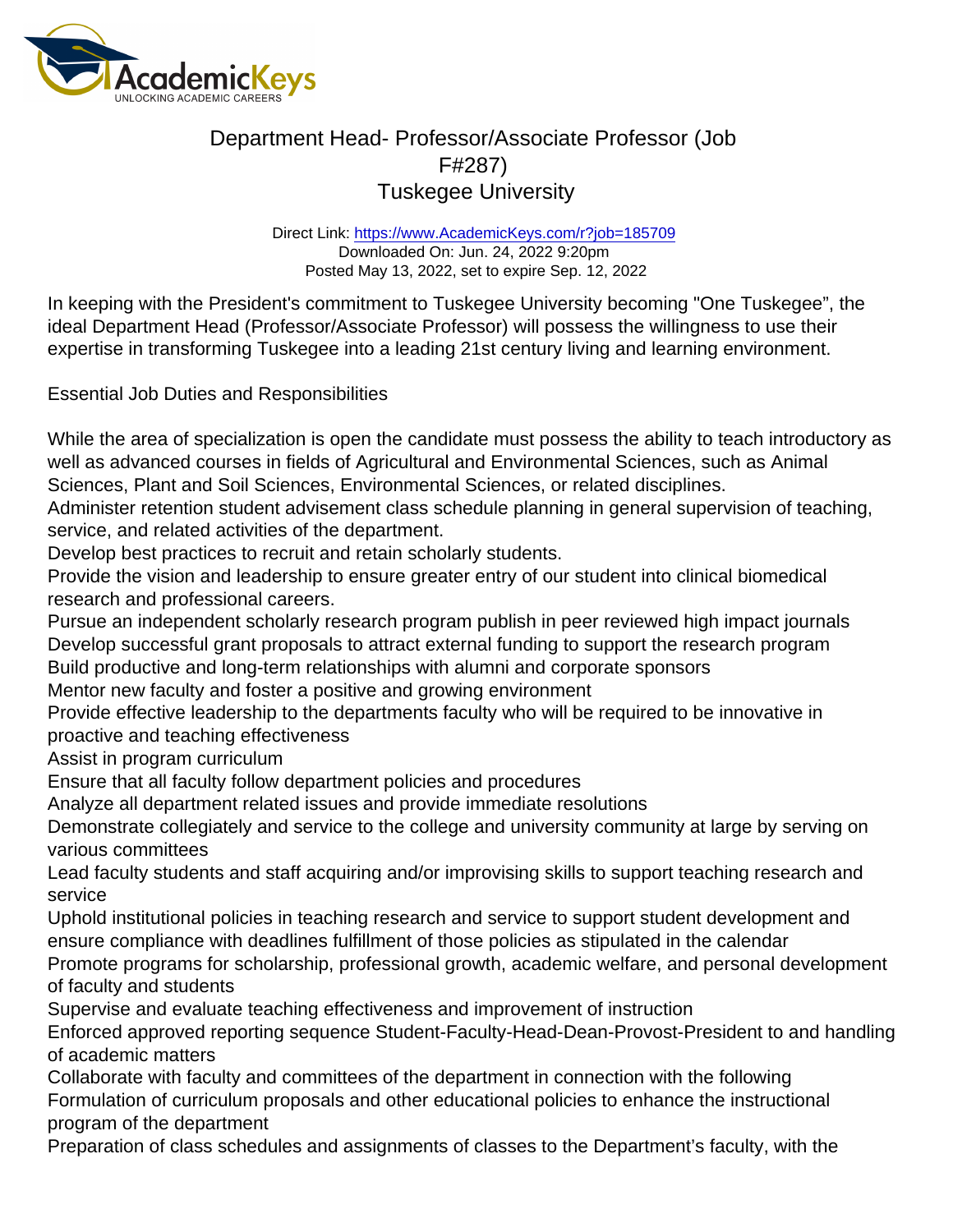Direct Link: <https://www.AcademicKeys.com/r?job=185709> Downloaded On: Jun. 24, 2022 9:20pm Posted May 13, 2022, set to expire Sep. 12, 2022

appropriate coordination and approval through the CAENS Dean and Provost

Preparation with assistance of the faculty and particularly department heads, of budget

recommendations for submissions to the Dean, Provost, and/or President

Development and application of measure to evaluate individual faculty teaching performance Regulation and control of expenditures in keeping with authorized budget and efficient utilization of

resources

Cooperation with other departments and with programs of the University faculty

Assistance in the total development in over-all administration of a superior of research and instruction Enhancement of the overall public relations and developmental efforts of the University

Carrying out the programs of the department within the financial constraints and financial policies of the **University** 

Making and adjusting programs of study for students enrolled into department in general accordance with academic regulations

Effecting minor adjustments of curricula of the department and conferring with the de Dean and provost in making other adjustments within the establish policy of the University

Represent the Department, College, and University at professional meetings

Teach at least two courses each semester (minimum FTE for teaching 50%)

Advise the Dean, regularly, through conferences and reports, on the status of the academic program and personnel, educational goals, accreditation of programs and other matters, that will lead to providing excellent academic programs

Perform other duties as required and a sign by the Dean, Provost, and President

Earned doctorate from an accredited institution of higher education and possess the qualifications necessary to hold a tenured position

Five or more years of college teaching in related field to the appointment up associate or full professor with tenure

Experience with integrated practice and/or collaborative learning

Evidence of scholarly activity through publications

Evidence of strong track record of receiving external grant funds

Significant relevant and successful experience in a comparable administrative leadership position in higher education

Ability to harness and manage financial resources

Demonstrate organizational and teambuilding skills with the ability to foster productive relationships among students, faculty, staff, and alumni

#### Qualifications

A Ph.D. degree in Animal, Plant and Soil, or Environmental Sciences or related disciplines Experience teaching in higher education